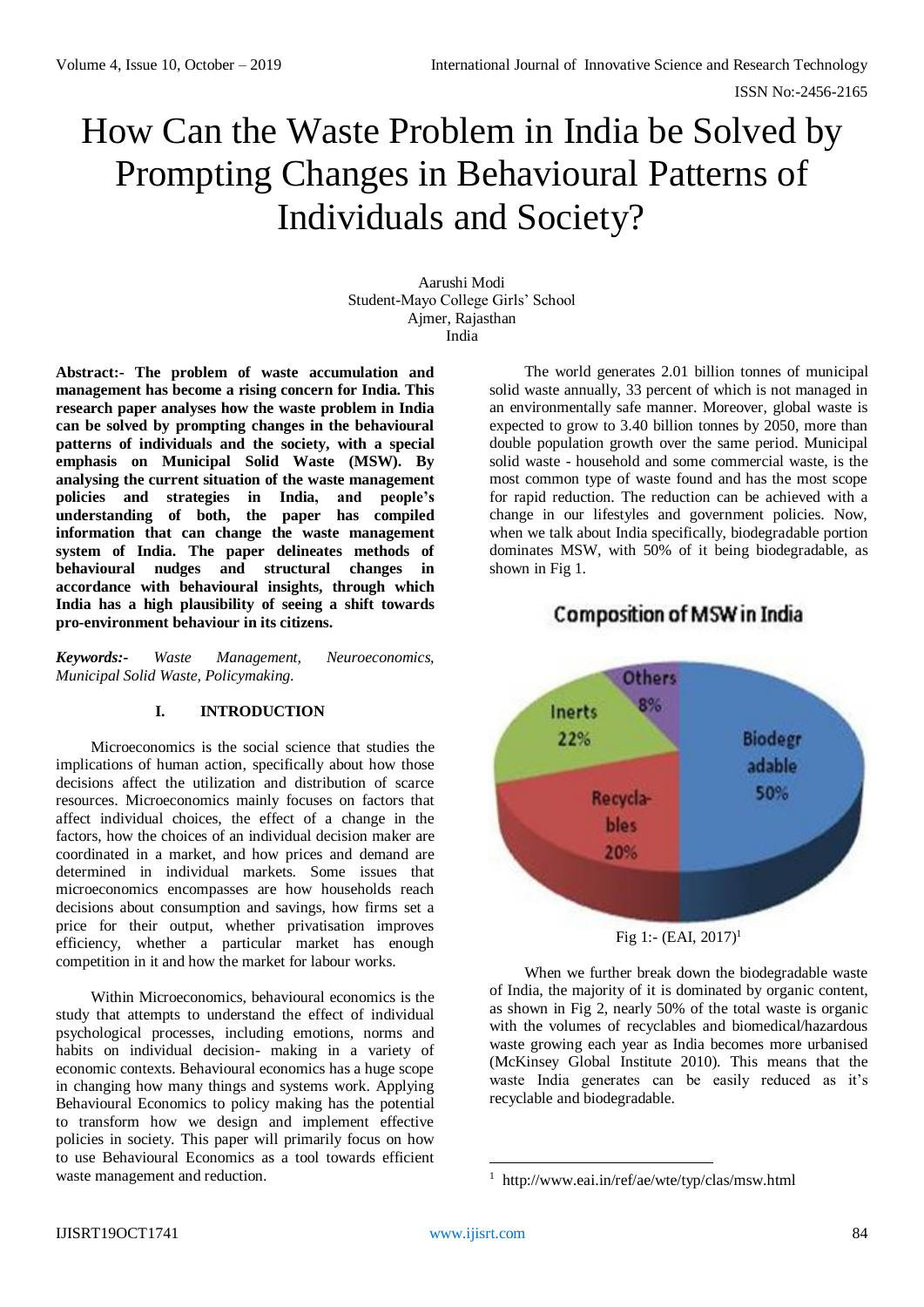#### ISSN No:-2456-2165





The waste management rules in India primarily work on the principles of "sustainable development", "precaution" and "polluter pays". These principles regulate the working of the municipalities and commercial establishments and ensure that their actions are environmentally accountable and responsible. However, due to the rapid urbanisation and economic development India is facing some major waste management issues.

In the following sections I will address how we can reduce the Municipal Solid Waste in India by forming effective policies using behavioural economics as a tool.

#### *A. Current Municipal Solid Waste Management System in India*

Municipal Solid Waste Management (MSW) in India is governed by Municipal Solid Waste Management Rules (MSWR). However, no urban local body (ULB) has enacted appropriately on the waste management rules. Unfortunately, no city in India can claim 100% segregation of waste at dwelling unit and on an average only 70% waste collection is observed, while the remaining 30% is again mixed up and lost in the urban environment. Out of the total waste collected, only 12.45% waste is scientifically processed, and rest is disposed in open dumps (CPCB Report, 2013). Most of the bins for garbage disposal in the Municipalities are common. Moreover, the waste composition is even affected by the difference in the socioeconomic classes. For instance, the high-income groups use more packaged products, therefore generate more plastic, paper, glass, and textile waste. There is also lack of accountability in the current management system. The lack of strategic MSW plans, waste collection/segregation and a government finance regulatory framework are major barriers

to achieving effective SWM in India. The public's lack of awareness along with very low motivation has limited innovation and the adoption of any new practice that could improve the existing waste management system in India. Even the attitude of the community towards waste has proved to be a major barrier in achieving an efficient SWM.

Municipal authorities are responsible for managing waste in municipalities, but they face a shortage of funds. Funds for Solid Waste Management are a part of the general annual budget allotted in all the municipalities. The municipalities have to divide that budget for various services other than SWM, and as the size of the municipality increases so does the number of services they need to perform. Through various studies, it has been noticed that the smaller municipalities spend almost 70% of their general budget on SWM. While the bigger municipalities, which have many other services to perform, use only about 10% of their overall budget. The provision of funds for solid waste management in India is on an adhoc basis and not on the basis of cost estimates. This leads to misallocation and mismanagement of resources.

Open dumping, which has a lot of implications on one's health, is also a very common practice in India. About 60 to 90% of MSW generated in cities are unswervingly disposed of on open land in unscientific manner.

## *What's Flawed with the Current System?*

Waste management primarily consists of seven steps or processes: generation, storage and collection, transfer and transport, treatment and disposal of solid wastes. However, the waste management system in India only follows four of those steps, namely: generation, collection, and transportation disposal. Due to the lack of all the steps, the waste management process in India lacks efficiency. Moreover, due to the lack of resources and unavailability of suitable facilities, the proper management of MSW has become a necessity. Under this title we will discuss the reason for this and evaluate what's wrong with the current system of MSW management in India.

- Most of the urban areas lacked Municipal Solid Waste storage at source, thus the MSW would often end up in heaps at the outskirts of cities and in open grounds.
- The municipal bins don't have the facility of separating biodegradable from non-biodegradable waste, which is why people don't take the initiative of separating their waste, something that is very important for efficient waste management.
- Most of the times, biomedical waste is not separated from general MSW and there is no proper facility for the disposal of biomedical waste. Biomedical waste is very infectious and can cause many diseases if not treated properly. Hence, it is important to treat biomedical waste separately from MSW.
- Even industrial waste which is supposed to be treated separately from MSW is not treated so. The waste is codisposed with municipal waste in municipal waste dumping grounds. Any water body in the vicinity of the dumping ground gets heavily polluted. The heavy metals

<sup>2</sup>[https://www.epw.in/engage/article/institutional-framework](https://www.epw.in/engage/article/institutional-framework-implementing-solid-waste-management-india-macro-analysis)[implementing-solid-waste-management-india-macro](https://www.epw.in/engage/article/institutional-framework-implementing-solid-waste-management-india-macro-analysis)[analysis](https://www.epw.in/engage/article/institutional-framework-implementing-solid-waste-management-india-macro-analysis)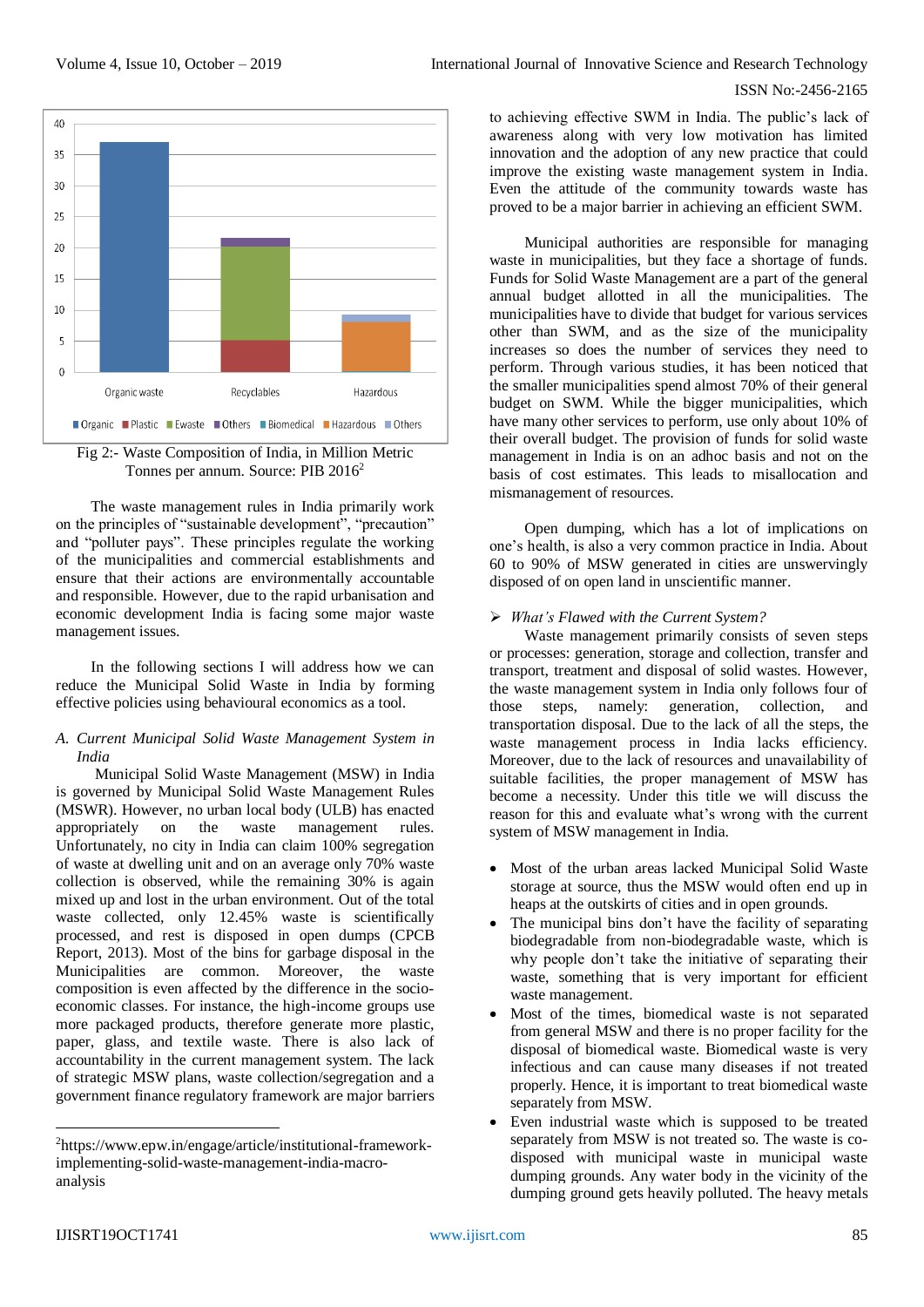even leach into the ground and destroy our ground water sources and aquifers.

- The landfills in India have not been designed according to the designated specifications, which is why the groundwater gets contaminated through leaching of toxins.
- The waste is often burned as there is no place to store it. Since the waste is not separated at source it contains many varieties, like industrial and biomedical waste, this leads to release of very toxic gases and causes harm to human health.
- The laws regarding Waste Management need to be more stringent and binding, people should be able to feel the repercussions if they happen to disobey any laws regarding the same.

#### *B. How Existing Practices in India Can be Altered to Reduce Waste in Accordance With Economics*

## *Make the Trading of Trash an Official Practice*

A report by IIT Kanpur (2006) found the potential of recovering at least 15 per cent or 15,000 MT of waste generated every day in the country.<sup>3</sup> This, the report said, could also provide employment opportunities to about 500,000 rag-pickers. In large cities, there are two-three tiers of waste buyers, which are well organised and specialised in specific wastes. But the fact that it's this practice saving our cities from drowning in garbage is often ignored. If trading of trash is made an official practice people would indulge in it more, as they would know its a certified transaction taking place. The trash collectors could be given ID badges, provided with sorting and storage space, and doorstep pickup service for post-sorting rejects to be taken away. Through this, the trash collectors would feel incentivised as they would be officially recognised for the job, and after the paperwork, even well paid.

#### *Imposing Taxes on Landfill*

In India, 43 million tonnes (MT) of the waste is collected, 11.9 MT is treated, and 31 MT is dumped in landfill sites.<sup>4</sup> By imposing taxes on landfills, it will restrict the disposal of waste into landfills which can be recovered through other treatments, like recycling, upcycling etc. The taxes on landfills help in implementing the "Polluter Pays Principle" more effectively. The taxes henceforth collected could be used for coming up with innovative ways to manage waste. The financial aid could be used to install various waste management technologies, come up with newer technologies, upgrade various landfill sites and improve the local authority responsible for waste management in their areas. India can use the framework of the EU for the landfill taxes and further formulate a more inclusive plan for the same. Landfill taxes are now applied in a number of EU countries. The taxes are aimed at encouraging businesses and consumers to reduce the amount

[challenges-in-waste-management-56753](https://www.downtoearth.org.in/blog/waste/india-s-challenges-in-waste-management-56753)

4[https://www.downtoearth.org.in/blog/waste/india-s](https://www.downtoearth.org.in/blog/waste/india-s-challenges-in-waste-management-56753)[challenges-in-waste-management-56753](https://www.downtoearth.org.in/blog/waste/india-s-challenges-in-waste-management-56753)

of waste produced, to recover the possible value from the waste and to dispose less in the landfills.

#### *Introduction of Financial Penalties*

By imposing stiff penalties on practices which deter the waste management process in India, we can achieve a more efficient system. Moreover, residents need to be penalised for not segregating their waste and generating mixed waste. Furthermore, by charging a penalty on agents who only collect segregated waste will further enforce the policy of segregation. Therefore, strict penalties will further the cause for an efficient waste management system in India.

#### *C. Behavioural Economics as a Tool to Solve the Waste Problem in India*

Most of the environmental problems that we face today stem from human behaviour, and their attitude towards waste management.

#### *Distortion Bias and Identity Bias*

According to a CPCB report, in 2014-15, 91 per cent of solid waste was collected, of which, only 27 per cent was treated and the remaining 73 per cent was disposed at dump sites. A recent study indicates that India would need a landfill of 88 sq. km, nearly the size of Bengaluru, to dump all its waste by  $2030$ .<sup>5</sup> As shown in Figure 3, less than  $60\%$ of waste is collected from households and only 15% of urban India's waste is processed.





Understanding two biases related to recycling will give us more clarity on the waste management process and help

**.** 

<sup>3</sup>[https://www.downtoearth.org.in/blog/waste/india-s-](https://www.downtoearth.org.in/blog/waste/india-s-challenges-in-waste-management-56753)

<sup>5</sup>[https://www.thehindubusinessline.com/opinion/columns/the](https://www.thehindubusinessline.com/opinion/columns/theres-much-to-gain-from-recycling-of-waste/article24802735.ece) [res-much-to-gain-from-recycling-of-](https://www.thehindubusinessline.com/opinion/columns/theres-much-to-gain-from-recycling-of-waste/article24802735.ece)

[waste/article24802735.ece](https://www.thehindubusinessline.com/opinion/columns/theres-much-to-gain-from-recycling-of-waste/article24802735.ece)

<sup>6</sup>[https://www.epw.in/engage/article/institutional-framework](https://www.epw.in/engage/article/institutional-framework-implementing-solid-waste-management-india-macro-analysis)[implementing-solid-waste-management-india-macro](https://www.epw.in/engage/article/institutional-framework-implementing-solid-waste-management-india-macro-analysis)[analysis](https://www.epw.in/engage/article/institutional-framework-implementing-solid-waste-management-india-macro-analysis)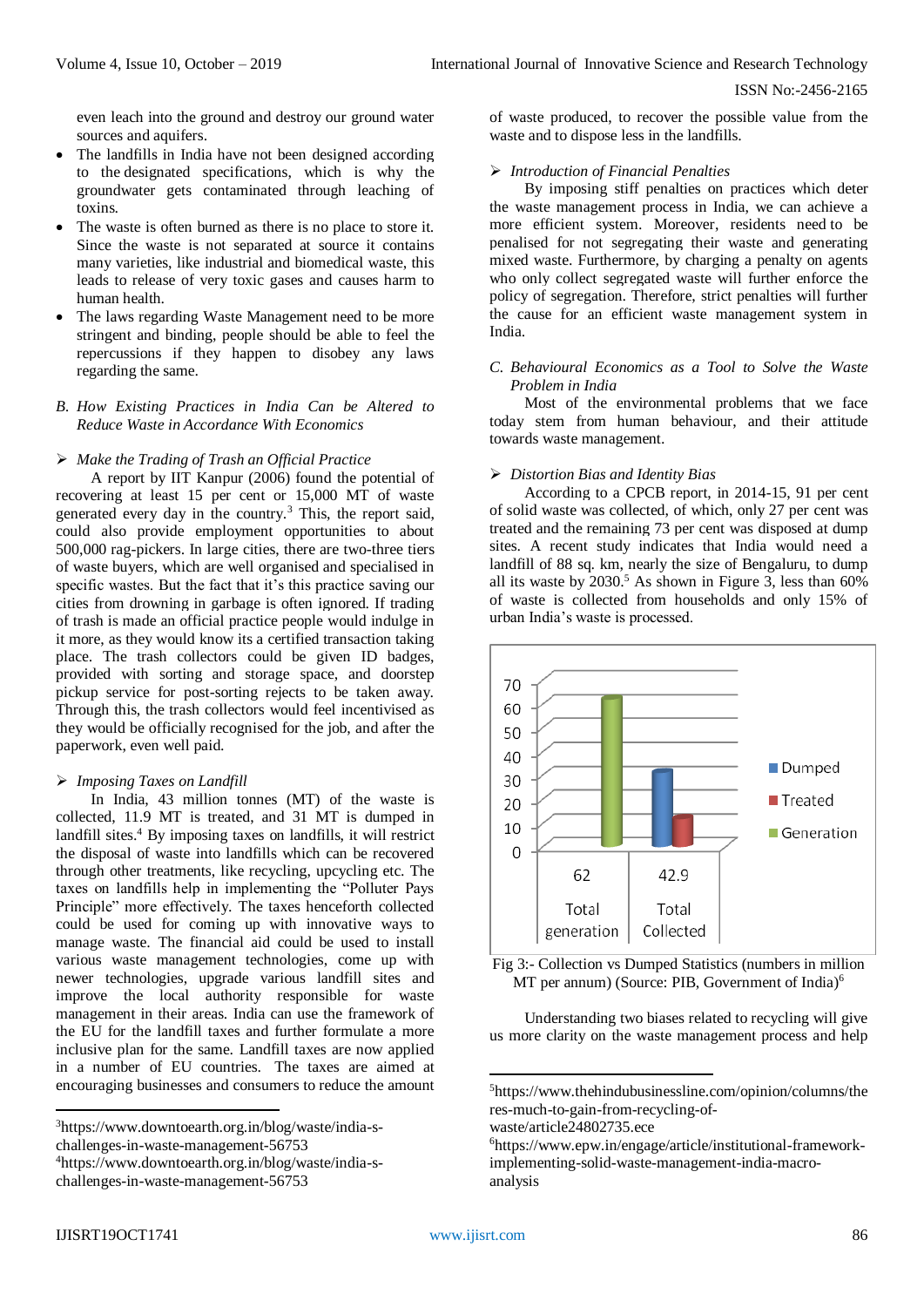us increase our understanding of the broken waste management system of India. Based on a research conducted by Remi Trudel, an Associate Professor of Marketing at the Questrom School of Business, Boston University, and her colleague, it was concluded that people are more likely to recycle waste which is not distorted, like intact glass bottles and undented cans.<sup>7</sup> This is primarily because when people view distorted items, they perceive it as something which has no utility in any form, hence, they proceed to throw it away. This further backs up the reason why India's landfills are overflowing with trash. If the people are made aware of the distortion bias, waste management could see a huge change in terms of recycling.

Employees in shops should be educated on what can be recycled and what can't be recycled. They should be informed that recycling a crushed plastic bottle is the same as recycling an uncrushed one. If employees learn that items can be recycled in various forms, it can have an increased impact on waste management in India. Moreover, companies can take up projects to design and develop packages which stay comparatively more intact after opening than they did earlier. This would lead to a mass scale decrease in packages being thrown over recycled. Students in schools and colleges should be informed about the distortion bias and should be taught how recycling distorted items is the same as recycling undistorted items. Learning about the distortion bias can be very helpful in designing products for a sustainable future of India. Encouraging people to recycle distorted items and displaying pictures of distorted waste items on bins meant to segregate waste for recycling will further nudge them to recycle their waste rather than trash it.

In the same research conducted by Remi Trudel, the identity bias was discovered. It was concluded after research and experimenting that consumers are more likely to recycle products which aren't linked to their identity than recycling items which aren't. For example, a consumer is more likely to recycle a cup which has the logo of his/her university rather than recycling a cup which is not associated to him/her in any capacity. The reason for the identity bias is that the consumers connect the product to themselves, and hence trashing the product rather than recycling it hurts their sentiments and lowers their self-esteem. By finding ways to help consumers see the links between the products they buy and their identities, recycling rates could be substantially increased.

One way to overcome the identity bias is customising products in offices, like paper sheets, disposable cups, etc, to form a bond between the employees and the product, hence, resulting in the consumers recycling the product rather than simply throwing it away. Moreover, companies can take ideas from Coca-Cola's "Share a Coke" campaign, where names and certain relationship designations are printed on

the coke bottles. This gives a sense of personal touch to the bottles, and makes the consumer feel more connected with the product, hence, increasing the recycling rates of the bottles. Companies can print letters on their products, this would also encourage them to recycle as the consumers would perceive the letter as their initial and hence feel connected to the product. Enterprises should be made aware of the identity bias in order to encourage them to produce more customised products which they initially might be producing just to give a personal touch to the products, unaware of the disposal consequences the customisation has.

Hence, by understanding the two biases well, we can improve the recycling system in India by coming up with new schemes and programmes to overcome the same.

#### *Reducing Food Waste Through Nudging and Behavioural Insights*

194 million Indians go hungry every day, India is 100th out of 119 countries on the Global Hunger Index. Yet, according to the United Nations Development Programme, up to 40% of the food produced in India is wasted.<sup>8</sup> Indians waste as much food as the whole of the United Kingdom consumes. When talking about it in monetary terms, India wastes food worth Rs. 88,800 crore every year. Weddings, restaurants, hotels and households are the major contributors of wasting cooked food.

The food reduction in all the above-mentioned sectors will be approached separately beginning with weddings. Approximately 10-15 percent of the food in Indian weddings is wasted, with a minimum of around 30-50 kg and maximum going up to as high as 800 kg. This can be used to serve around 100-200 people on an average, and a maximum of 2,000-4,000 people. Thus, controlling the food wasted in Indian weddings can make a huge difference. Small placards can be placed near plates and serving areas, nudging the guests to only serve as much as they can consume. Moreover, the trash cans placed can have small quotes, stating how the guests should think before wasting food. Applying such elements of the nudge theory can help make a difference. Moreover, the catering companies in India can be incentivised by giving subsidies pushing them to print "Do not waste food" on their napkins and plates, hence, nudging the consumers to not waste food on various occasions. The hosts of the weddings can contact the various NGOs in their locality which work towards feeding the poor of the country, by collecting food from parties, weddings and households. Few of such organisations are "Meals with Love" which is an NGO exclusively for collecting food from weddings which would otherwise go waste, Feeding India, Robin Hood Army and No Food Waste.

<sup>7</sup> [https://hbr.org/2016/10/the-behavioral-economics-of](https://hbr.org/2016/10/the-behavioral-economics-of-recycling)[recycling](https://hbr.org/2016/10/the-behavioral-economics-of-recycling)

<sup>1</sup> 8[https://thecsrjournal.in/food-wastage-in-india-a-serious](https://thecsrjournal.in/food-wastage-in-india-a-serious-concern/)[concern/](https://thecsrjournal.in/food-wastage-in-india-a-serious-concern/)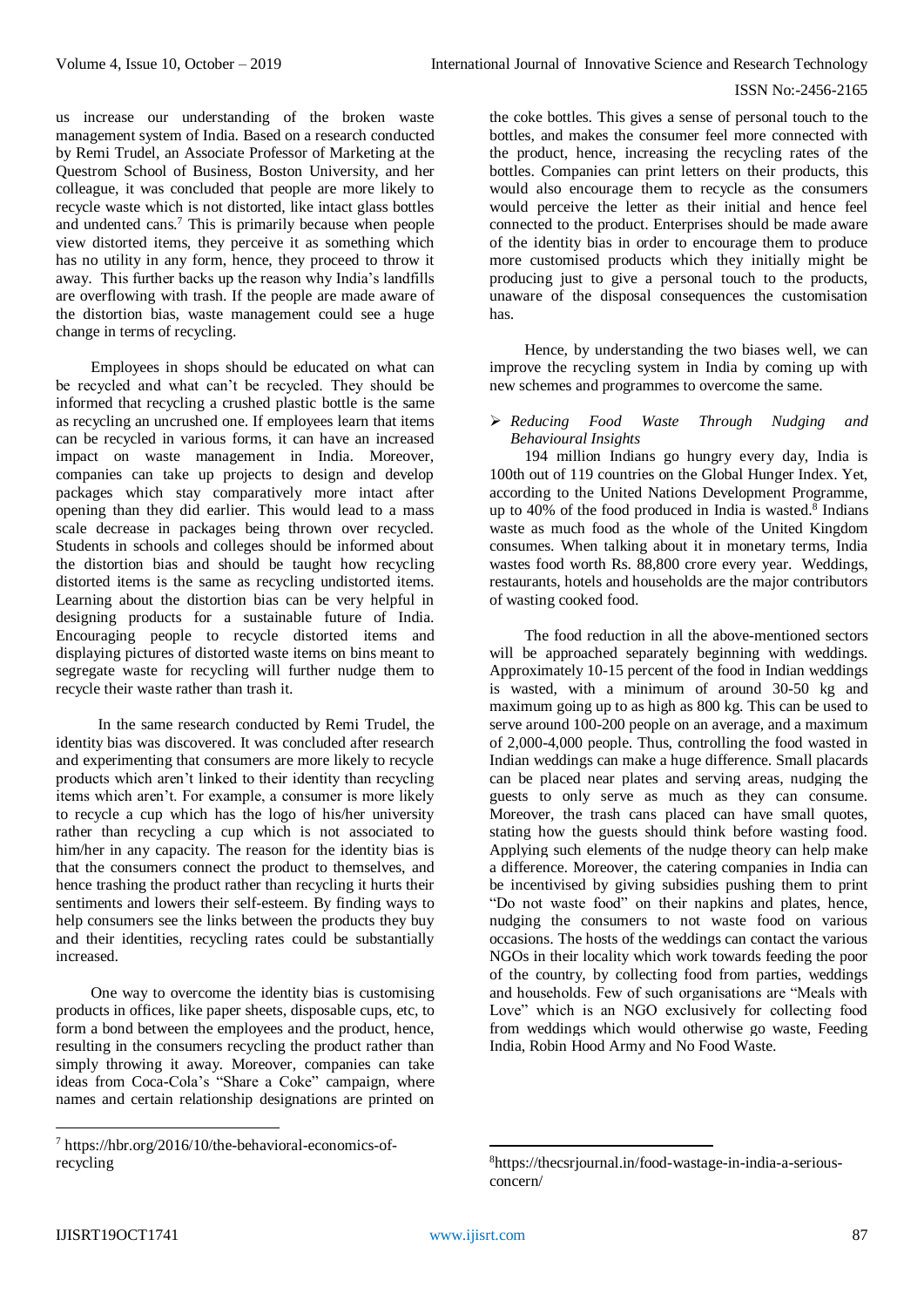Nordic Hotels in Norway, with the help of the Green Nudge non-profit organisation, conducted experiments to discover ways through which food waste could be reduced with some insight on human behaviour. It was discovered after two experiments that smaller plates and bowls led to less food wastage, and constant nudges, such as boards to invite the consumer to serve repeatedly in the buffet rather than taking one large serving also helped in the same.<sup>9</sup> Thus, based on the results from the experiments, the solutions can be applied in restaurants and hotels in India as well. Large plates and bowls could be replaced with smaller ones, and boards could be placed. Moreover, hotels and restaurants can put up small boards which could be updated weekly with the amount of food wasted every week in the hotel. This would directly affect the conscience of the guests and nudge them to waste less food. Thus, by nudging the guests in the mentioned manners, the amount of food wasted in hotel and restaurants can be reduced.

Households should be nudged into separating their food waste which could further be converted into biofuels by distributing leaflets with taglines like "Join your neighbours in producing biofuels by separating your waste". Such lines would encourage the people to be a part of an already existing movement. Moreover, awareness campaigns can be launched telling people about the vitality of recycling food waste and segregating it. Households in India can reduce the amount of food by contributing to a new concept called the "Community Fridge".<sup>10</sup> The concept of Community Fridges was found in 2017, by the United Kingdom in order to reduce food waste. These fridges are locally set up refrigerators to which residents from around the area can contribute food, which is available for anybody who needs it. Community fridges have helped reduce the amount of food being wasted in UAE, Germany and France, and can help do the same for India. Households can contribute their wasted food to these community fridges which would feed the people starving.

The packaged food that gets wasted from supermarkets and through consumers, too, can be reduced. The soon to be expired items can be on discount to incentivise consumers to buy it and consume it soon, hence, saving the product from going for a waste. Moreover, the best before date and expiry date should be differentiated between, to make sure the consumers only throw the specific item when they have to be thrown.

#### *Altering Waste Segregation Processes*

**In** order to change people's waste segregating habits, they need to be aware of the impact of not segregating waste. In order to do this, media attention and campaigning should focus on increasing the public visibility of the issue. This would, henceforth, indirectly influence our behaviour of segregating our waste and push us to segregate our waste in a proper manner. Moreover, the municipality bins should

 $9$ [https://edisciplinas.usp.br/pluginfile.php/4291492/mod\\_res](https://edisciplinas.usp.br/pluginfile.php/4291492/mod_resource/content/1/el_food_waste_2013.pdf) [ource/content/1/el\\_food\\_waste\\_2013.pdf](https://edisciplinas.usp.br/pluginfile.php/4291492/mod_resource/content/1/el_food_waste_2013.pdf)

be placed in proper locations which are easily accessible to the people and at short distances between each other. Small posters could be put up near the bins nudging the citizens to segregate their waste, "as everyone else in the community does too". This would motivate the citizens to segregate their waste either due to pure altruism or due to impure altruism, i.e. to convey to other people that they are socially responsible citizens of the community. Bins in the shapes of cows and frogs with open mouths as the bin opening can be placed in parks and other such areas that children visit often as they would tend to throw their waste in such bins getting attracted by their outer appearance.

India can even take some inspiration from Spain's Door to Door collection of waste, implemented in 2013 which helped in decreasing the amount of waste being thrown away without segregation. It was discovered that the waste segregated per household increased upon door to door collection, one reason could be that the citizens were conscious about how they would portray themselves in front of the responsible authorities and they wanted to display themselves as socially responsible citizens. Moreover, door to door collection of waste even reduced the hassle for the citizens and made their made segregation and collection more convenient for them. In addition to implementing door to door collection in India, bags could be given along with the collection process to the citizens, so that they don't find excuses of not having anything to separate the waste in and hence, nudging them to segregate their waste.

People should be well aware of the importance of segregating waste in order to instigate pro-environmental behaviour in the citizens. Moreover, ambiguity on how waste should be segregated could lead to a faulty waste segregation process on part of the citizens. Along with disseminating waste segregation instructions, feedback on the waste segregation behaviour should be given as well, in order to foster a pro-environmental behaviour in the citizens. Feedbacks as an encouragement for the citizens to segregate their waste as they feel that they too have contributed towards a cleaner environment. A research done, based on disseminating feedback based on the usage of energy showed that the feedback resulted in reduced usage of energy.<sup>11</sup> If feedback in this aspect could foster proenvironmental behaviour, then it is highly plausible for the same to happen in terms of waste management.

#### *Basic Nudges that Stores can follow*

15.27% of the total Municipal Solid Waste generated in India consists of plastic bags. These plastic bags are mostly obtained from grocery stores.

1

<sup>10</sup>[https://www.downtoearth.org.in/news/food/can-india](https://www.downtoearth.org.in/news/food/can-india-reduce-food-wastage-with-community-refrigerators--61783)[reduce-food-wastage-with-community-refrigerators--61783](https://www.downtoearth.org.in/news/food/can-india-reduce-food-wastage-with-community-refrigerators--61783)

<sup>11</sup>[https://www.researchgate.net/publication/288857298\\_Attri](https://www.researchgate.net/publication/288857298_Attributes_in_Fostering_Waste_Segregation_Behaviour) butes in Fostering Waste Segregation Behaviour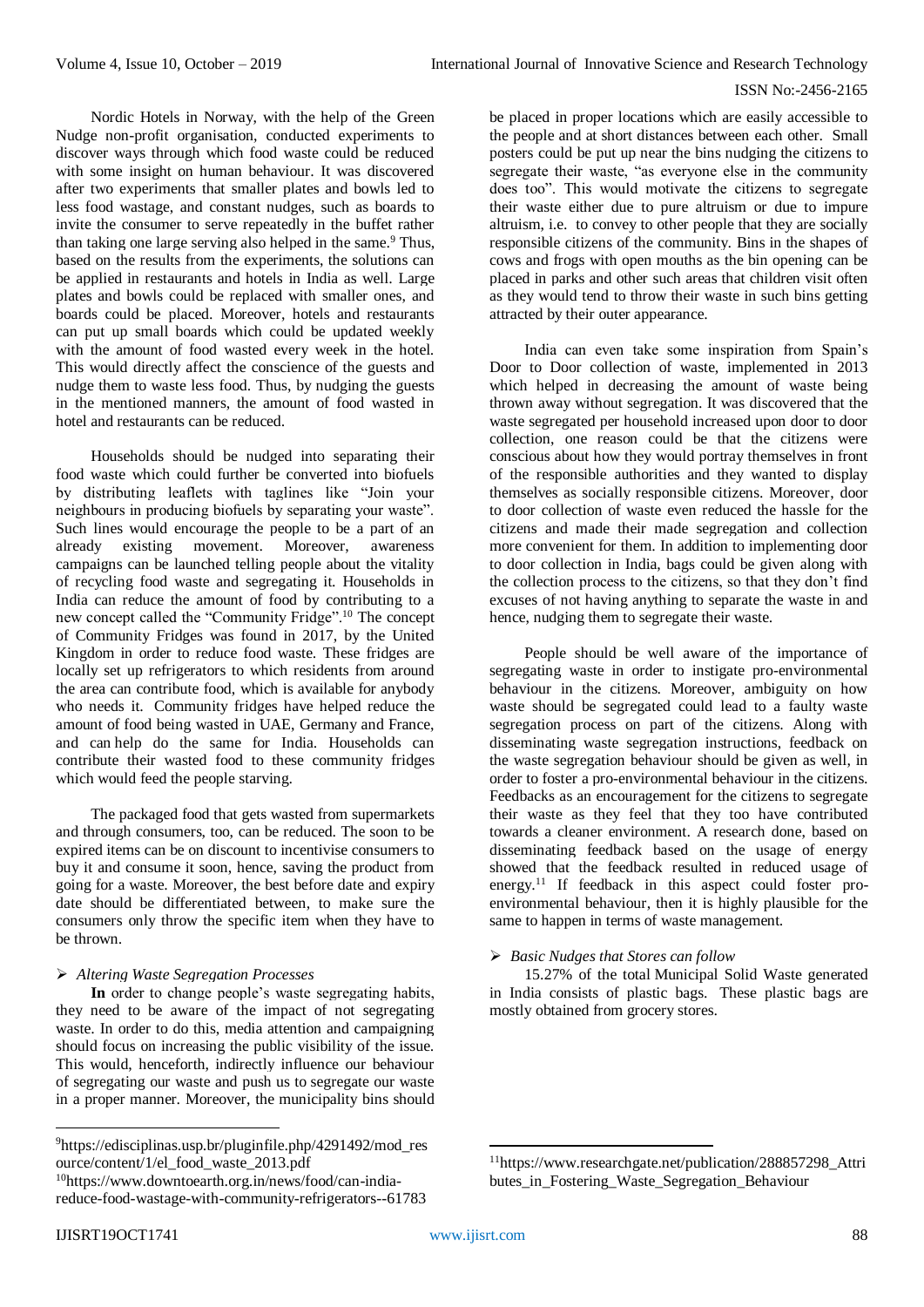

Fig. 4:- Municipal Waste Composition<sup>12</sup>

However, with basic nudges this figure can be reduced substantially. Instead of simply giving the consumers plastic bags to put their groceries in, they should be asked whether they want one.<sup>13</sup> Japan was able to increase the refusal of plastic bags to 40% simply after the shopkeepers started asking customers if they wanted one. Moreover, plastic bags should have some charge on them, which the customers should be informed about in order to make him/her rethink his/her decision of taking the plastic bag. Reusable shopping bags can be placed close to the check-out counters in order to encourage the customers to either buy it or remember to carry their own shopping bags the next time they go shopping. Printing lines telling customers to not use plastic bags on the plastic bags itself would give rise to feelings of guilt in the consumers hence resulting constraining them from using plastic bags as often as they otherwise would have. The vegetable sellers in India usually give plastic bags when selling their vegetables. To reduce the number of plastic bags in this situation, the vegetable sellers should be incentivised by the government through monetary means to use recycled newspaper bags instead of plastic bags for selling the vegetables.

The stores in India should take ideas from MAC's "Back to MAC" scheme which aims at encouraging it's customer's to reduce waste by recycling it instead. In the "Back to MAC" scheme, the customers of MAC can bring any six pieces of primary packaging of MAC cosmetics back to the store and get a free product in exchange. This incentivises the customers to get their packaging for recycling, leading to a reduced amount of waste that ends up in landfills. Even the Canadian brand Lush follows the same scheme, wherein customers who return five empty containers get a free product. Besides this, some companies even follow the policy of giving points to customers who return their products. These points can later on be redeemed for a product. Some companies which follow this scheme are - Innisfree, Garnier, and Kiehl's. By these methods of incentivising customers, Indian stores can see a huge change in the number of containers being recycled for a small cost.

The recycling of the containers would further act as an incentive for the owners, as it would reduce their cost for the initial packaging.

In order to reduce food packaging waste, the producers can adopt some methods with respect to behavioural insights. To push the consumer to buy one large package of a product instead of several small ones, they could print "20% Extra" taglines and highlights on the packages, incentivising consumers to go for the bigger package. In cafes and coffee shops, the customers could be given tokens for free coffee on their next visit or even discount for getting their own coffee cups, hence reducing the Styrofoam cups used otherwise. Cafes and coffee shops in the country should get encouraged by Starbucks. "Get your cup" policy implemented in the US and Canada, which gives customers a ten percent discount when they get their own tumblers and coffee mugs to Starbucks. Using such promotional skills will not only help sustain the environment but also economically benefit the customers.

# *Policymaking-*

With the support of the government and proper policies which are designed keeping in mind behavioural insights will help in the implementation of an efficient waste management strategy. India can work upon the seven behavioural levers, by Mont, Lehner and Heiskanen  $(2014)^{14}$ for forming effective waste management policies. These levers, along with the scope they have for improving waste management in India, are:

#### *Simplifying and Framing of Information:*

The policies regarding waste management should be framed in a simplified manner so as to prevent information overload, because only when people understand the policies will they be able to implement them. Information can be put in a manner to inculcate certain habits and values in people and stimulate consciousness in the citizens regarding waste practices in the country. Moreover, the way the policies are presented also determine how the citizens process them hence, the policies should be in an understandable form.

# *Changes to the Physical Environment:*

Changes in the structural environment around us can have an impact on the decision-making skills of people to a large extent. It can determine if they recycle, reduce or simply throw their waste away. An example of the same could be the installation of bins for segregating waste at every corner of the street, along with posters pushing people to do the same. This would lead to more people segregating their waste than just adding to the heaps of garbage usually seen along the streets.

#### *Changes to the Default Policy:*

People adapt and soon become resistant to policies after a period of time. The impact of the policies seems to become less, hence, not helping in regulating what they

**.** 

<sup>12</sup>[https://www.researchgate.net/figure/Municipal-solid](https://www.researchgate.net/figure/Municipal-solid-waste-MSW-composition_fig4_262770436)[waste-MSW-composition\\_fig4\\_262770436](https://www.researchgate.net/figure/Municipal-solid-waste-MSW-composition_fig4_262770436)

<sup>&</sup>lt;sup>13</sup> [http://theconversation.com/how-to-break-up-with-plastics](http://theconversation.com/how-to-break-up-with-plastics-using-behavioural-science-99741)[using-behavioural-science-99741](http://theconversation.com/how-to-break-up-with-plastics-using-behavioural-science-99741)

<sup>14</sup>[https://www.oecd.org/environment/tools-](https://www.oecd.org/environment/tools-evaluation/Policy-Highlights-Behavioural-Insights.pdf)

[evaluation/Policy-Highlights-Behavioural-Insights.pdf](https://www.oecd.org/environment/tools-evaluation/Policy-Highlights-Behavioural-Insights.pdf)